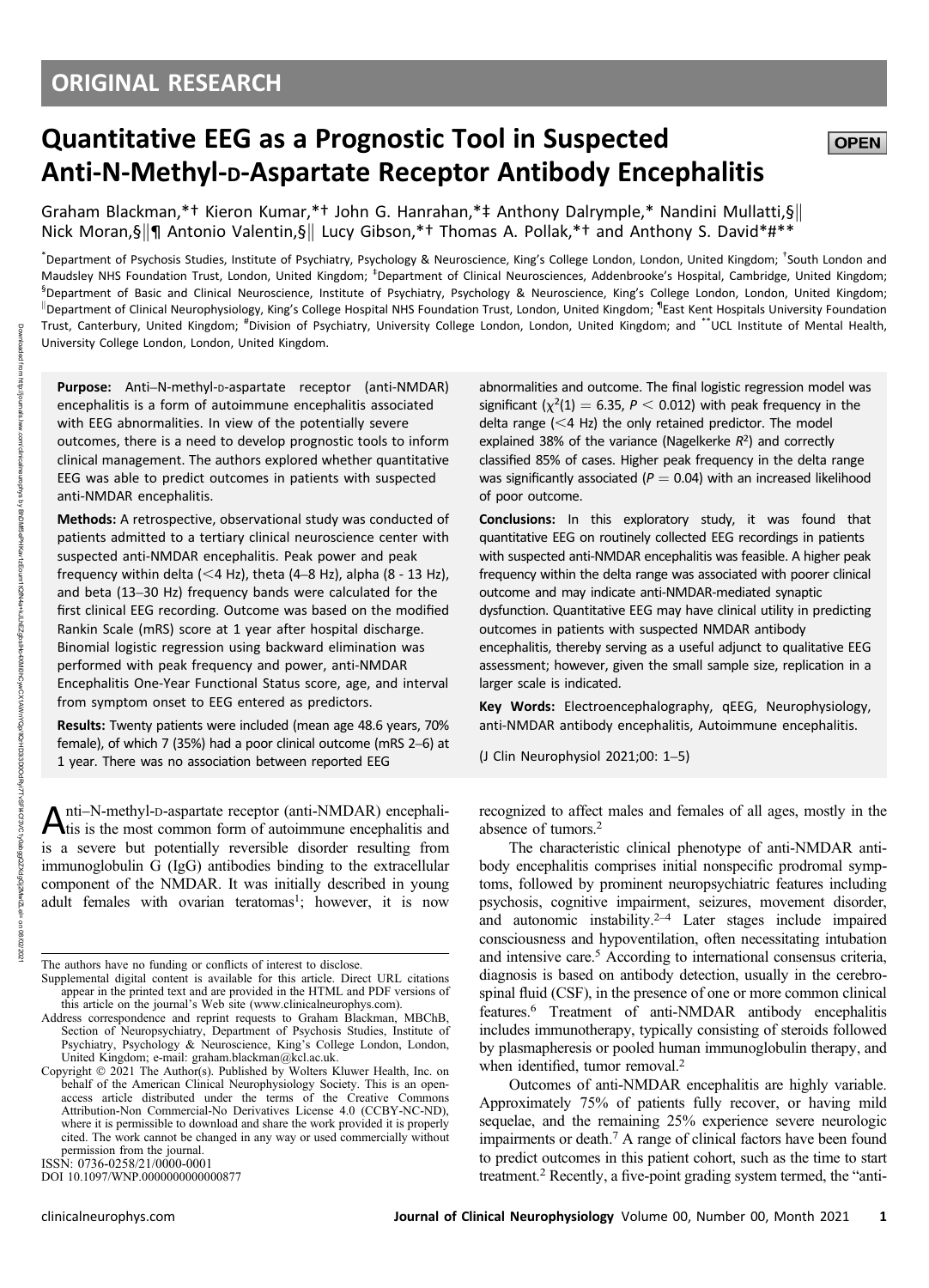NMDAR Encephalitis One-Year Functional Status" (NEOS) score, has been developed to aid prognostication.<sup>8</sup>

EEG in anti-NMDAR antibody encephalitis is abnormal in more than 80% of cases, with slow-wave abnormalities particularly common.<sup>9</sup> Furthermore, in up to a third of patients, a highly specific wave form termed "extreme delta brush" has been reported, characterized by a rhythmic slow wave in the delta range with superimposed bursts of fast wave activity.10 Evidence suggests a temporal relationship between disease stage and EEG characteristics, starting with epileptiform discharges and followed by generalized slowing.5 EEG may also provide prognostic information.9,11,12 Quantitative EEG (qEEG) facilitates precise measurement of electrical brain activity<sup>13</sup> and has been shown to differentiate anti-NMDAR antibody encephalitis from cryptogenic encephalitis<sup>14</sup> and to predict the outcome in acute brain injury.<sup>15</sup>

In view of the potentially severe outcomes resulting from anti-NMDAR encephalitis, there is a need to develop objective prognostic tools to inform clinical management. We investigated whether qEEG was able to predict outcomes in patients with suspected anti-NMDAR encephalitis.

## **METHODS**

#### Study Design

A retrospective observational study was conducted in patients with suspected anti-NMDAR encephalitis.<sup>6</sup> The study was approved by the institutional review board of South London and Maudsley NHS Foundation Trust, part of Kings Health Partners. Inclusion required (1) the presence of one or more major symptom groups associated with anti-NMDAR encephalitis (abnormal psychiatric behavior or cognitive dysfunction, speech dysfunction, seizures, movement disorders, decreased consciousness, or autonomic dysfunction) $6$  and (2) antibodies to the GluN1 subunit of the NMDAR in serum or CSF. Patients were excluded if (1) they did not have an EEG performed during the episode or (2) an alternative diagnosis other than anti-NMDAR encephalitis was made during admission.

#### Patient Identification and Clinical Data Acquisition

A two-step process was involved in selecting cases. First, an electronic database of all patients tested for anti-NMDAR antibodies between July 2010 and May 2017 at Kings College Hospital (a tertiary clinical neuroscience center in London, United Kingdom) was reviewed to identify all patients who tested positive for anti-NMDAR antibodies in either serum or CSF. Second, the electronic hospital records of patients who tested positive for anti-NMDAR antibodies were scrutinized to confirm eligibility.

Sociodemographic investigation results and clinical information (including neuropsychiatric features, treatment, and outcome) were extracted. Patients were retrospectively assessed as to whether they met international consensus diagnostic criteria for probable or definite anti-NMDAR encephalitis; however, this was not used as part of the study eligibility because this diagnostic criteria was not introduced until the latter stage of the study inclusion period,<sup>6</sup> and therefore, CSF immunoglobulin G (IgG) anti-GluN1 antibody testing (which forms a major

component of the diagnostic criteria) was not routinely performed before then. The NEOS score was also calculated for each patient based on the clinical notes.

#### EEG Data Acquisition

In all cases, EEG was part of a routine diagnostic evaluation because of the presence of one or more neuropsychiatric features indicative of central nervous system disorder. The timing of EEG acquisition was determined by the treating clinician. The first clinical EEG recorded during the illness episode was designated the index recording. EEGs were recorded by a qualified technician using a multichannel Nicolet System One machine (CareFusion, San Diego, CA) using a sampling rate of 256 Hz. Recordings were collected from scalp electrodes placed according to the modified Maudsley electrode placement system. A 0.5 Hz low- and 70 Hz high-frequency filter was used for all recordings. The reference channel was Cz. EEGs were performed with the patient awake as confirmed by video telemetry. Epochs during periods of eye closure were selected to minimize ocular artefact.

## Quantitative EEG Processing

Awake EEG was used for quantitative analysis. For each patient, six epochs (10 seconds duration) coinciding with eye closure were sampled. Each epoch was separated by 60 seconds unless there was visible baseline shift, muscular artefact, or epileptiform activity. If any of these features were present, the epoch was based on the nearest period thereafter that was free of these features. Spectral analysis was performed using fast Fourier transform. We selected channel C3–C4 for quantitative analysis based on evidence that this channel is able to detect neurophysiological signals specific to anti-NMDAR encephalitis.<sup>14</sup>

Peak power and peak frequency within delta  $(<$  4 Hz), theta  $(4–8 Hz)$ , alpha  $(8-13 Hz)$ , and beta  $(13–30 Hz)$  frequency bands were calculated for each epoch. The mean for each patient was then calculated before group comparisons. As we wanted to explore the feasibility of performing qEEG in routine clinical practice, we used the inbuilt software within the Nicolet System for qEEG processing.

# Clinical Outcome

The primary outcome measure was modified Rankin Scale (mRS) score at 1 year after hospital discharge. The mRS is a 6-point scale of disability ranging between no symptoms  $(0)$  and death  $(6)$ .<sup>16</sup> A good outcome was defined a priori as a score of 0 to 1, corresponding with an absence of any significant disability. Outcomes were double-rated by two researchers based on clinical notes.

#### Statistical Analysis

Sociodemographic, clinical, and investigation findings (EEG, CSF analysis, and MRI) were summarized for the entire sample. Patients with a good versus a poor outcome were compared using an independent-samples t-tests for continuous data. We also calculated the standardized mean difference (Cohen's d) in peak frequency and power between the two groups. A  $\chi^2$  or Fisher exact test was used, as appropriate, to compare categorical data.

Binomial logistic regression explored predictors of clinical outcome using a backward stepwise method. Peak frequency and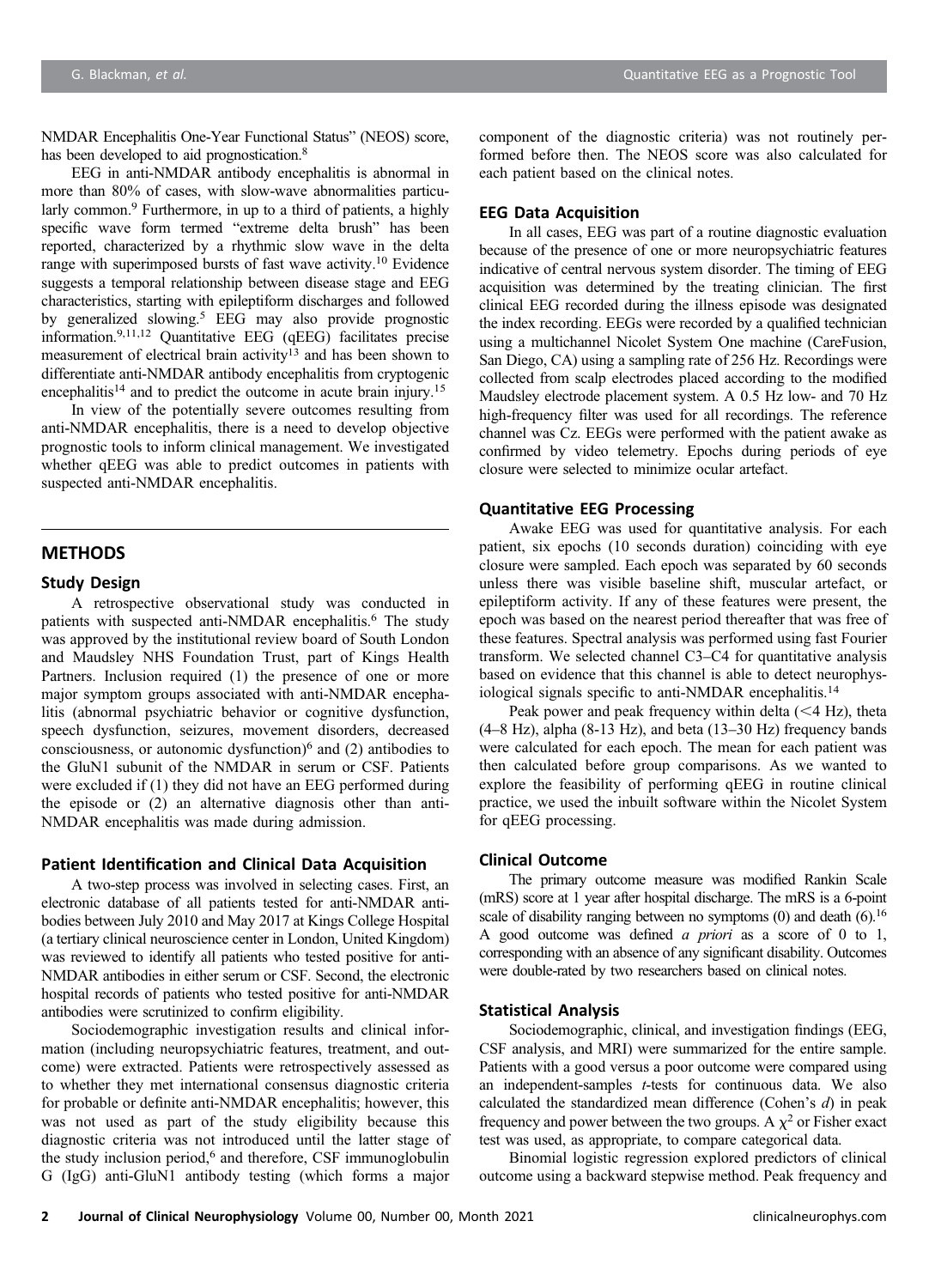|                                     | <b>All Patients</b><br>$(N = 20)$ | <b>Good Outcome</b><br>$(n = 13)$ | <b>Poor Outcome</b><br>$(n = 7)$ | $\boldsymbol{P}$ |
|-------------------------------------|-----------------------------------|-----------------------------------|----------------------------------|------------------|
|                                     |                                   |                                   |                                  |                  |
| Age (years)                         | 48.6 (SD 19.3)                    | 43.5 (SD 17.8)                    | 58.0 (SD 19.5)                   | 0.11             |
| Gender (female)                     | 14 $(70%)$                        | 9(69%)                            | 5(71%)                           | 1.00             |
| Ethnicity (white)                   | $12(60\%)$                        | 9(69%)                            | 3(43%)                           | 0.36             |
| Admission (days)                    | 37.4 (SD 36.8)                    | 39.3 (SD 43.9)                    | 33.5 (SD 18.0)                   | 0.76             |
| Neuropsychiatric features           |                                   |                                   |                                  |                  |
| Psychiatric or cognitive impairment | $20(100\%)$                       | $13/13(100\%)$                    | $7/7$ (100%)                     | 1.00             |
| Speech dysfunction                  | 14 $(70%)$                        | 11/13(85%)                        | 3/7(43%)                         | 0.12             |
| Seizure                             | $10(50\%)$                        | $6/13$ (46%)                      | 4/7(57%)                         | 1.00             |
| Movement disorder                   | 11(55%)                           | 9/13(69%)                         | 2/7(29%)                         | 0.16             |
| Decreased consciousness             | $10(50\%)$                        | $6/13$ (46%)                      | 4/7(57%)                         | 1.00             |
| Autonomic dysfunction               | $8(40\%)$                         | 7/13(54%)                         | 1/7(14%)                         | 0.16             |
| MRI                                 |                                   |                                   |                                  |                  |
| Clinically relevant abnormality     | 11(58%)                           | 9/13(69%)                         | $2/6$ (33%)                      | 0.16             |
| EEG                                 |                                   |                                   |                                  |                  |
| Any abnormality                     | 14/20(70%)                        | 8/13(62%)                         | $6/7$ $(86%)$                    | 0.35             |
| Electrographic slowing              | $12/20(60\%)$                     | 7/13(54%)                         | 5/7(71%)                         | 0.64             |
| Diffuse slowing                     | $5/20$ $(25%)$                    | $3/13$ $(23%)$                    | 2/7(29%)                         | 1.00             |
| Focal slowing                       | 9/20(45%)                         | $6/13$ (46%)                      | 3/7(43%)                         | 1.00             |
| Electrographic seizure              | $5/20$ $(25%)$                    | $5/13$ (39%)                      | 1/7(14%)                         | 0.35             |
| Extreme delta brush                 | 1/19(5%)                          | 1/13(8%)                          | $0/7$ (0%)                       | 1.00             |
| Cerebrospinal fluid                 |                                   |                                   |                                  |                  |
| Pleocytosis                         | $4/15$ (27%)                      | $4/9$ (44%)                       | $0/6$ (0%)                       | 0.10             |
| Oligoclonal bands                   | $3/15(20\%)$                      | $3/9$ $(33\%)$                    | $0/6$ (0%)                       | 0.26             |

#### TABLE 1. Sample Demographic, Clinical, and Investigation Findings

Outcome based on modified Rankin scale (mRS) score at 1-year follow-up. Mean and SD reported for age and hospital admission. Frequency count and percentage reported for all other variables. Two-tailed independent samples t-tests were performed for continuous variables, and Fisher's exact tests was performed for categorical variables.

peak power for the four frequency bands, NEOS score, age, and interval from symptom onset to index EEG were entered as predictors. Backward elimination was based on Wald statistic. All EEG processing and analyses were performed blind to clinical outcome. The significance level for all analyses was Data were analyzed using SPSS version 23.

# RESULTS

#### Clinical Features of the Entire Sample

Eighty-two patients tested positive for anti-NMDAR antibodies during the study period, 20 of whom were eligible for inclusion. Fourteen patients (70%) were female and the median age was 48.6 years (range, 22–75 years). Three female patients (21%) were identified as having a teratoma. All 20 patients presented with a first episode of suspected anti-NMDAR antibody encephalitis and had anti-NMDAR antibodies detected in the serum. One patient underwent CSF testing for NMDAR antibodies, which was found to be positive, and met criteria for definite anti-NMDAR encephalitis.<sup>6</sup> A further 12 patients met criteria for probable anti-NMDAR encephalitis, based on a rapid onset of symptoms and at least four distinct clinical indicators.6

Of the six major groups of symptoms associated with anti-NMDAR encephalitis,<sup>6</sup> the modal value was four. The most common symptom group was "abnormal behavior or cognitive dysfunction" ( $n = 19$ ; 95%). Within this group, the most common symptoms were confusion ( $n = 13$ ; 65%), psychomotor agitation  $(n = 12; 60\%)$ , and psychosis  $(n = 11; 55\%)$ . The median interval from symptom onset to admission was 20 days (interquartile range, 7–62 days). One patient (5%) underwent admission to the intensive care unit during the course of admission.

The median interval from admission to index EEG was 4.5 days (interquartile range, 2–15 days). In all cases, the EEG was 20 to 30 minutes in duration. None of the EEGs analyzed were performed while a patient was mechanically ventilated. Of the sample, 14 patients (70%) had one or more EEG abnormalities. The most common were focal slowing (47%), generalized slowing (26%), and electrographic seizure activity (26%). Extreme delta brush was present in one case.

All patients had MRI brain scans, except one because of marked behavioral disturbance. Eleven patients (58%) had a clinically relevant MRI abnormality, with the most common being signal hyperintensity ( $n = 7$ ; 37%).

#### Clinical Features by Outcome

At 1 year, 13 patients (65%) had a good clinical outcome  $(mRS 0-1)$  and 7 patients (35%) had a poor outcome  $(mRS 2-5)$ . There were no significant associations between clinical outcome and demographic or clinical features. There was also no significant association between clinical outcome and reported EEG, MRI, or CSF abnormalities. Summary statistics are reported in Table 1.

#### Quantitative EEG and Outcome

Mean peak power and frequency were calculated by outcome (Fig. 1). The standardized mean difference in peak frequency was greatest in the delta range  $(d = 1.25)$ , with patients with a poor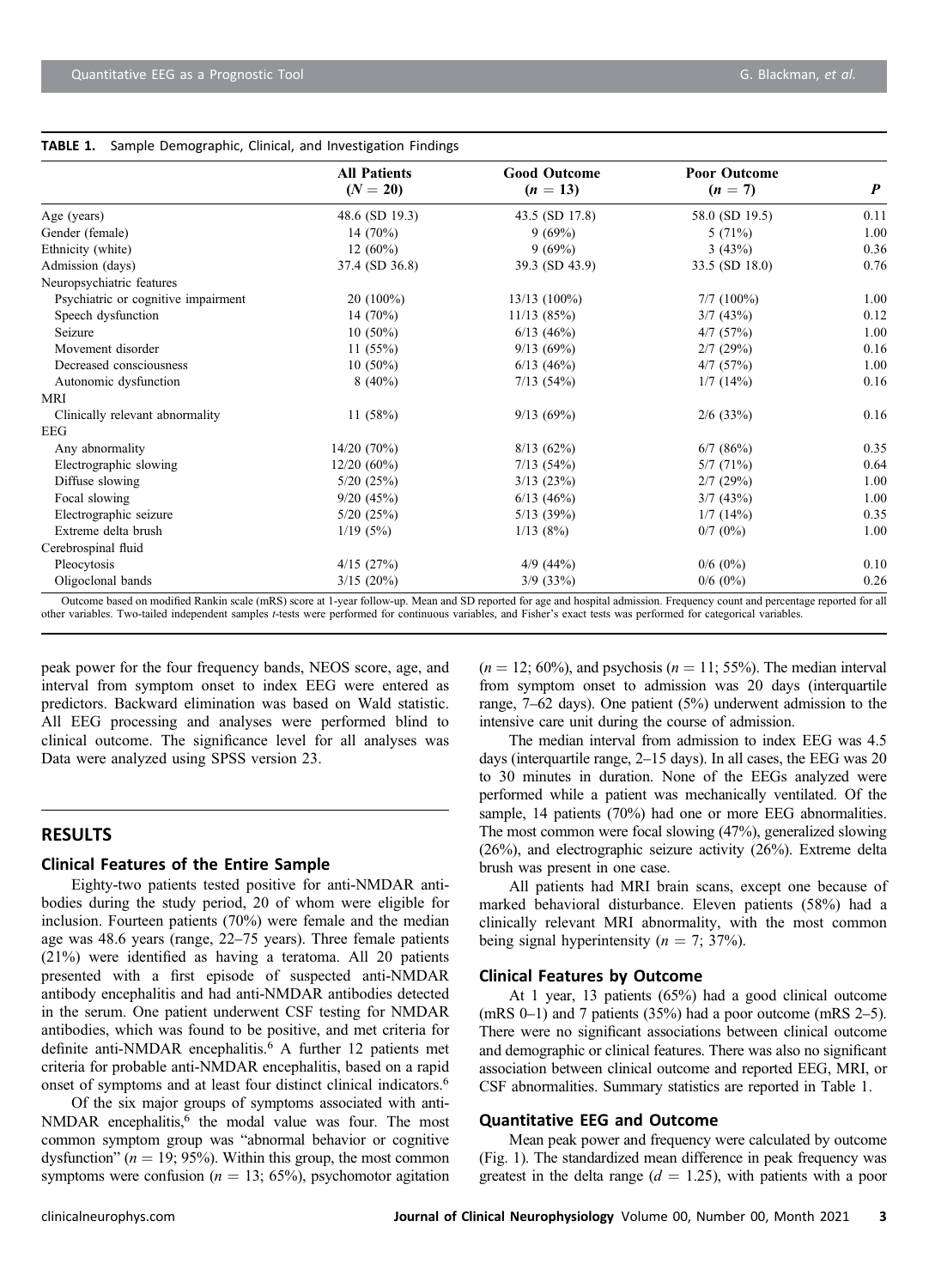

FIG. 1. Quantitative EEG by outcome. Left panel: mean peak power across delta  $(<$ 4 Hz), theta (4–8 Hz), alpha (8–13 Hz), and beta (13–30 Hz) frequency bands. Right panel: mean peak frequency across delta, theta, alpha, and beta frequency bands. Error bars represent 1 standard error.

outcome having a higher peak frequency. The standardized mean difference in peak power was greatest in the theta range  $(d =$ 0.59), with patients with a poor outcome having a higher peak power (see Table 1, Supplemental Digital Content 1, [http://links.](http://links.lww.com/JCNP/A164) [lww.com/JCNP/A164\)](http://links.lww.com/JCNP/A164).

Binomial logistic regression using backward elimination was performed with peak frequency and power, NEOS score, age, and interval from symptom onset to EEG entered as predictors. The final model was significant  $(\chi^2(1) = 6.35, p < 0.012)$ , with peak frequency in the delta range  $( $4$  Hz) the only retained predictor$ (see Table 2, Supplemental Digital Content 1, [http://links.lww.](http://links.lww.com/JCNP/A164) [com/JCNP/A164\)](http://links.lww.com/JCNP/A164). The model explained 38% of the variance (Nagelkerke  $R^2$ ) and correctly classified 85% of cases. Higher peak frequency in the delta range was significantly associated  $(P = 0.04)$  with an increased likelihood of a poor clinical outcome (Fig. 2). A post hoc t-test found no association between peak frequency in the delta range and qualitative slow-wave abnormalities ( $P > 0.05$ ).

## **DISCUSSION**

## Summary of Main Findings

We explored qEEG as a prognostic tool in a sample of patients with suspected anti-NMDAR antibody encephalitis. We found that qEEG was predictive of later clinical outcome; in particular, patients with a higher peak frequency in the delta band were more likely to have a poor outcome. This finding suggests



FIG. 2. Scatter plot of peak frequency within delta range and modified Rankin Scale (mRS) at 1 year.

that peak frequency may be informative in predicting outcomes in this patient group. There was a moderate, though nonsignificant, difference in peak power within the slow frequency bands (delta and theta) between the two groups. The NEOS score was not found to predict outcomes at 1 year within our sample.

Overall, findings suggest that qEEG could be a potentially useful prognostic tool. Only one study to date has explored the prognostic role of qEEG parameters in anti-NMDAR antibody encephalitis.<sup>17</sup> However, this is the first study to specifically evaluate the association between peak frequency and outcome. If replicated, qEEG could be used to inform future prognostic algorithms in anti-NMDAR antibody encephalitis.

#### Effects of NMDAR Antibodies on EEG

Systematic review evidence indicates that generalized slowing and other encephalopathic features are the most common EEG findings in anti-NMDAR encephalitis.9 The NMDAR is an ionotropic glutamate receptor, which is ubiquitously expressed throughout the brain. Experimental evidence suggests that the slowing of neuronal network oscillations observed in anti-NMDAR encephalitis are the result of antibodies disrupting NMDAR-mediated synaptic function.18 Furthermore, antibody-induced NMDAR internalization<sup>19,20</sup> or altered surface  $distribution<sup>21</sup>$  are hypothesized to underpin these changes.

The finding that patients with a higher peak frequency within the delta range went on to have poorer clinical outcomes was unexpected. Why this was the case not entirely clear? One possible explanation is that neural oscillations ordinarily occurring within the theta range were disrupted to the extent that they fell within the delta range. In view of these surprising results, replication is warranted. If this is established, exploration as to whether these findings are specific to anti-NMDAR encephalitis or are common to a wider range of disorders causing cerebral dysfunction would be indicated.

Although we did not find a statistically significant association between power and clinical outcome, a moderate effect size<sup>22</sup> was observed in the alpha, theta, and delta range, with patients with a poor outcome having a higher peak power. The reason for this finding is unclear; however, it is plausible that increased power (especially in the lower frequency bands) reflects greater synchronized oscillatory activity. Further research with a larger sample, to facilitate greater statistical power, is recommended.

#### Contributions and Clinical Applications

This is the first study to our knowledge that has explored the potential role of peak frequency as a candidate prognostic marker in patients with suspected anti-NMDAR encephalitis. EEG is a widely